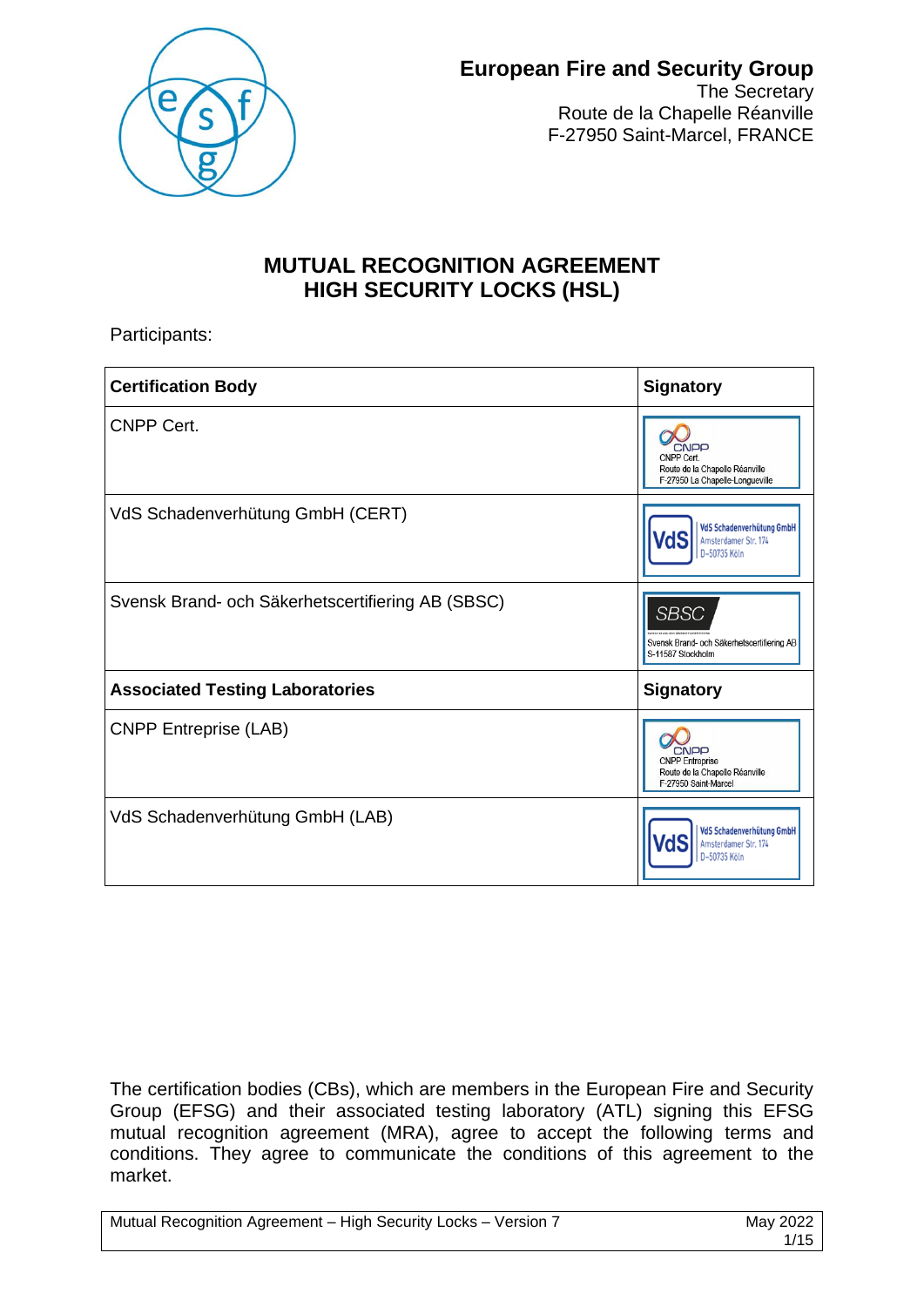

The Secretary Route de la Chapelle Réanville F-27950 Saint-Marcel, FRANCE

## **1 GENERAL**

This agreement specifies the conditions for the mutual recognition of test results used for the certification of high security locks according to the standards listed in this agreement, for the purposes of granting permission to use the certification marks of the certification body signatories.

The agreement has been made on the understanding that the participating certification bodies are accredited in accordance with EN ISO/IEC17065 by a member of EA (European co-operation for Accreditation) with a scope covering the relevant equipment.

This MRA agreement is based on the current Terms of Reference of EFSG.

## **2 OBJECT**

It is the object of this agreement for the mutual recognition of test results to make it easier for applicants to obtain authorisation to use the mark of each Certification Body (CB).

## **3 SCOPE**

This MRA applies to high security locks and describes the co-operation on testing, certification (including prolongation, modification and duration), quality assurance and product surveillance for high security locks according the standards mentioned in clause 11 (NORMATIVE REFERENCES) and in the table below.

This MRA covers type testing of high security locks for multiple certifications.

Each new ATL will have been successfully audited (initial and technical assessment) before signing the MRA.

The table below identifies the certification bodies, their nominated associated testing laboratory and their testing capabilities.

Table 1: Certification bodies and their associated testing laboratory.

|                                                                           |                  |                                             | <b>Certification bodies</b> |  |             |
|---------------------------------------------------------------------------|------------------|---------------------------------------------|-----------------------------|--|-------------|
| <b>Certification bodies</b><br>and their<br>associated testing laboratory |                  |                                             | Cert<br>CNPP                |  | <b>SBSC</b> |
| <b>Associated</b><br><b>Testing laboratory</b>                            | <b>Standards</b> | Remarks /<br><b>Limitations to</b><br>tests |                             |  |             |
| <b>CNPP Entreprise (LAB)</b>                                              | EN 1300          | -- None --                                  |                             |  |             |
|                                                                           | prEN 17646       |                                             |                             |  |             |
| <b>VdS</b><br>Schadenverhütung (LAB)                                      | EN 1300          | -- None --                                  |                             |  |             |
|                                                                           | prEN 17646       |                                             |                             |  |             |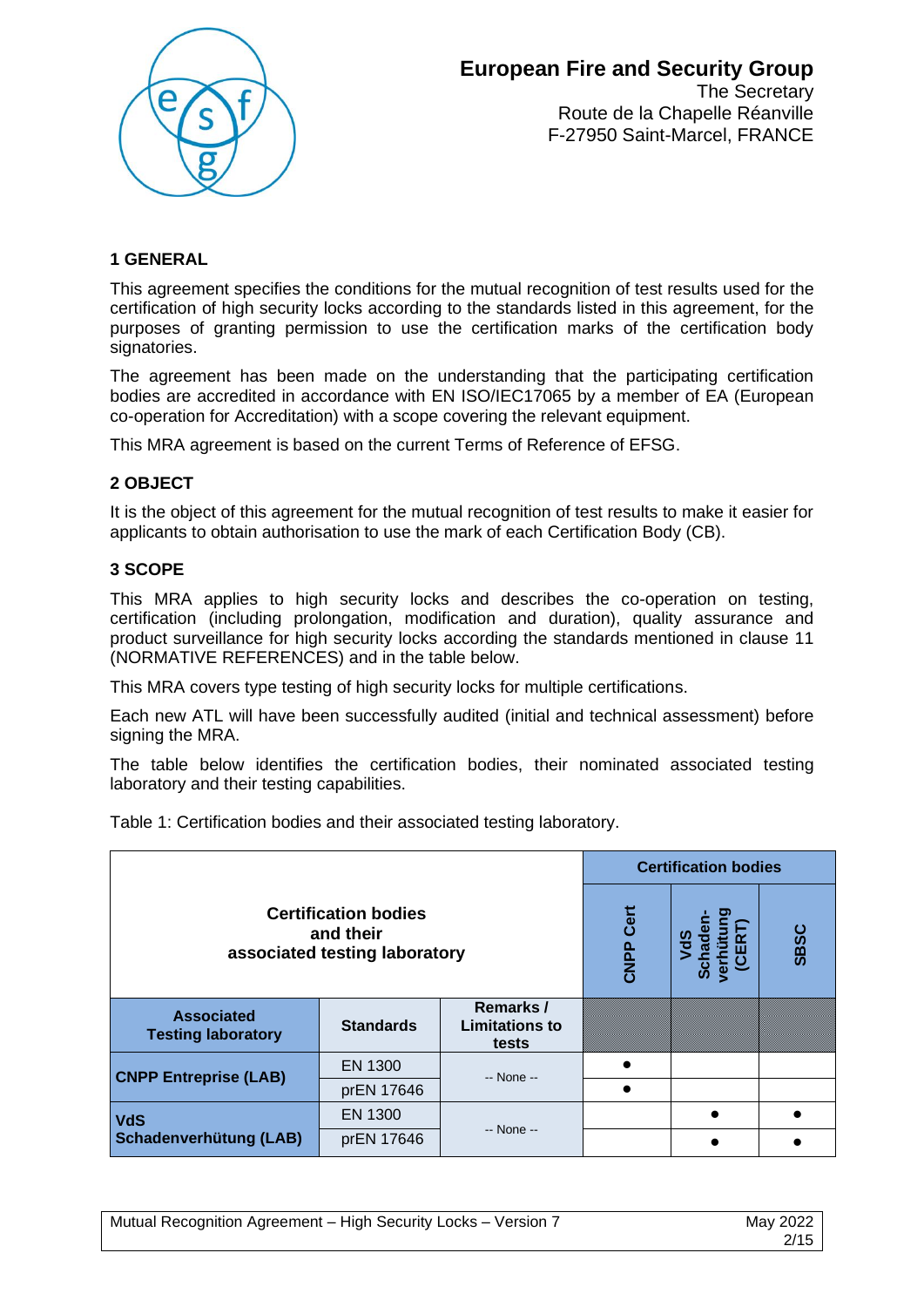

The Secretary Route de la Chapelle Réanville F-27950 Saint-Marcel, FRANCE

## **4 APPLICATION FOR MULTIPLE CERTIFICATION**

If an applicant wants to be licensed for the use of the certification mark of another party of this MRA, the applicant shall apply to that certification body and shall agree to abide by its rules.

Important - The acceptance of test results relies on the defined processes within this MRA being followed. Applicants are advised that deviations from the defined process can lead to the refusal to accept results and subsequently repeat testing. The applicant shall give permission to the CBs and ATLs to exchange information (e.g. test results and technical documentation) between the signatories of this agreement by using form sheet FS-145- EFSG.

The CB signatories agree to accept the results of tests carried out within the scope and the procedure of chapter 12 of this MRA, from any one of the nominated ATLs.

## **5 ASSOCIATED TESTING LABORATORY (ATL) REQUIREMENTS**

To become a signatory to this MRA a new ATL shall be nominated on the request of a CB. The new ATL shall have met the requirements of the EFSG initial assessment and of the procedure for technical assessment of a new ATL for the standard covered by this MRA and as validated by the relevant Product Division Group (PDG).

The ATL shall be accredited in accordance with EN ISO/IEC 17025 by a member of the European co-operation for Accreditation (EA) for the relevant testing standards.

The ATL shall participate in the on-going inter-laboratory comparison programmes operated by EFSG and agree to the regular exchange of technical experience and knowhow.

Where applicable, the limitations of each testing laboratory are documented in the table 1 above.

## **6 COMMON COMMITTEES**

At least, once a year or at the request of one signatory of the agreement, the CBs and ATLs will meet for a review regarding the implementation of this MRA.

The review will consider but need not be limited to, the suitability of the MRA to meet the needs of the market, changes to standards and/or testing practices.

Unless otherwise agreed, one representative respectively for each signatory of this MRA will participate at the review. This representative can participate with consultative participants. The resolutions of the meetings shall be recorded.

The place and date of the review shall be determined by the relevant PDG and agreed by the signatories of this MRA.

## **7 DISPUTES**

In case of a breach of the EFSG agreement, the signatories are obliged to attempt to resolve the problem in a fair discussion before terminating this MRA.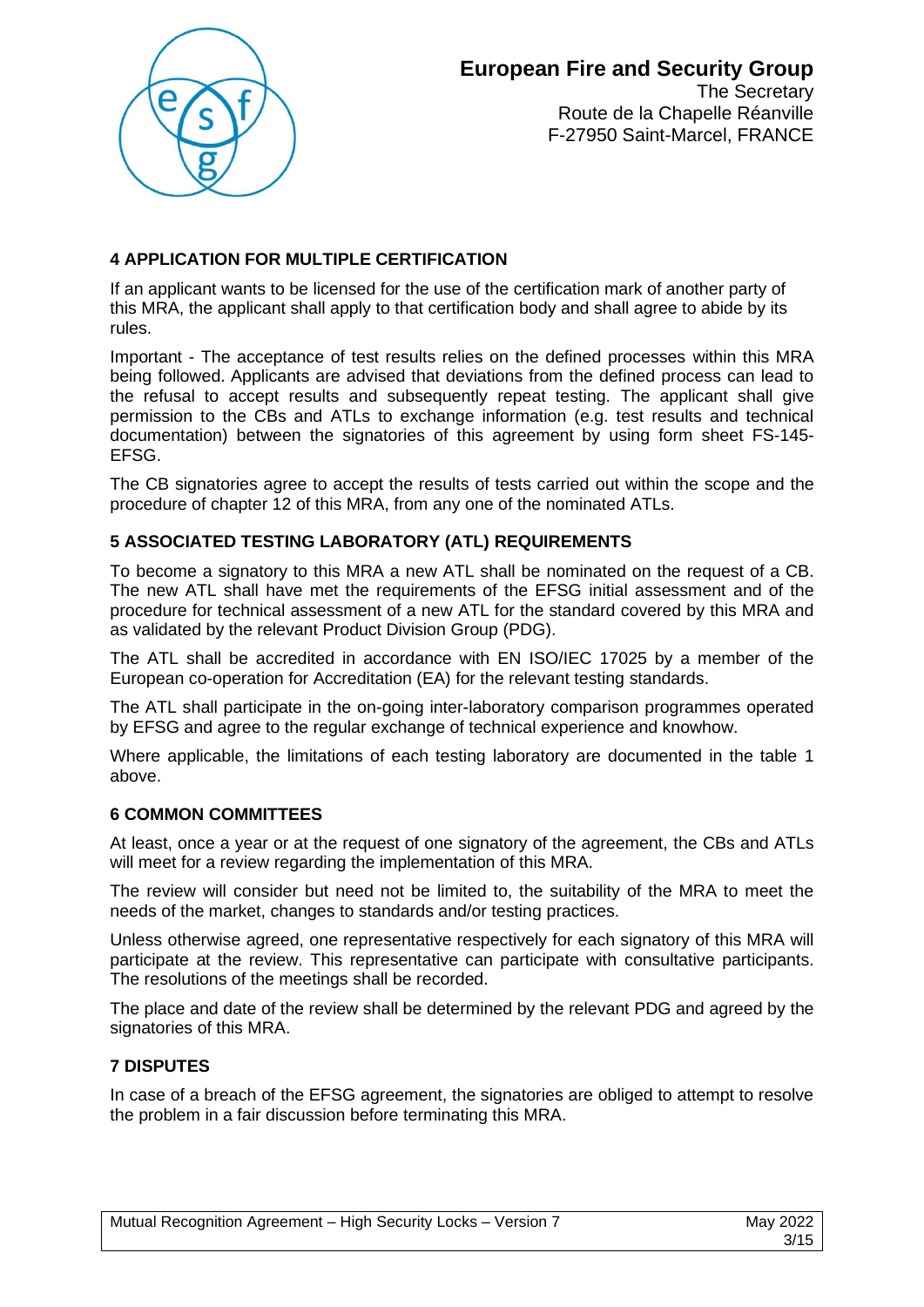

The Secretary Route de la Chapelle Réanville F-27950 Saint-Marcel, FRANCE

## **8 TERMINATION OF OR WITHDRAWAL FROM THE MRA**

Termination of this MRA will occur when a simple majority of the signatories give 12 months notice, to all the signatories, of their request to terminate this MRA.

Withdrawal from the MRA by one signatory will occur when that organisation gives 12 months notice to all the signatories of its intention to withdraw from this MRA. Upon receipt of the notification by one ATL or one CB signatory to withdraw from the MRA the PDG must conduct a review of the impact upon existing product certifications. If/when requested, the ATL and/or CB shall provide any additional information necessary in order that the product certifications can continue.

A termination of, or withdrawal from, this MRA does not invalidate certifications, based on mutually accepted results, that have been granted before the date of termination or withdrawal.

## **9 IMPLEMENTATION**

This MRA is valid for a period of **3 years** commencing from the date of publication. It supersedes the MRA on high security locks, version 6, February 2019.

The agreement is intended to be used for multiple certification applications made after the date of publication. Test results issued before the date of publication shall be scrutinised and acceptance of the test results is solely at the discretion of each CB member individually.

After this period, this MRA will be renewed automatically for a further 3 years unless the signatories decide otherwise (see chapter 6 COMMON COMMITTEES).

## **10 PARTICIPANTS**

The participants of this MRA are the certification bodies (CBs) and their respective associated testing laboratory (ATL) named on the cover page.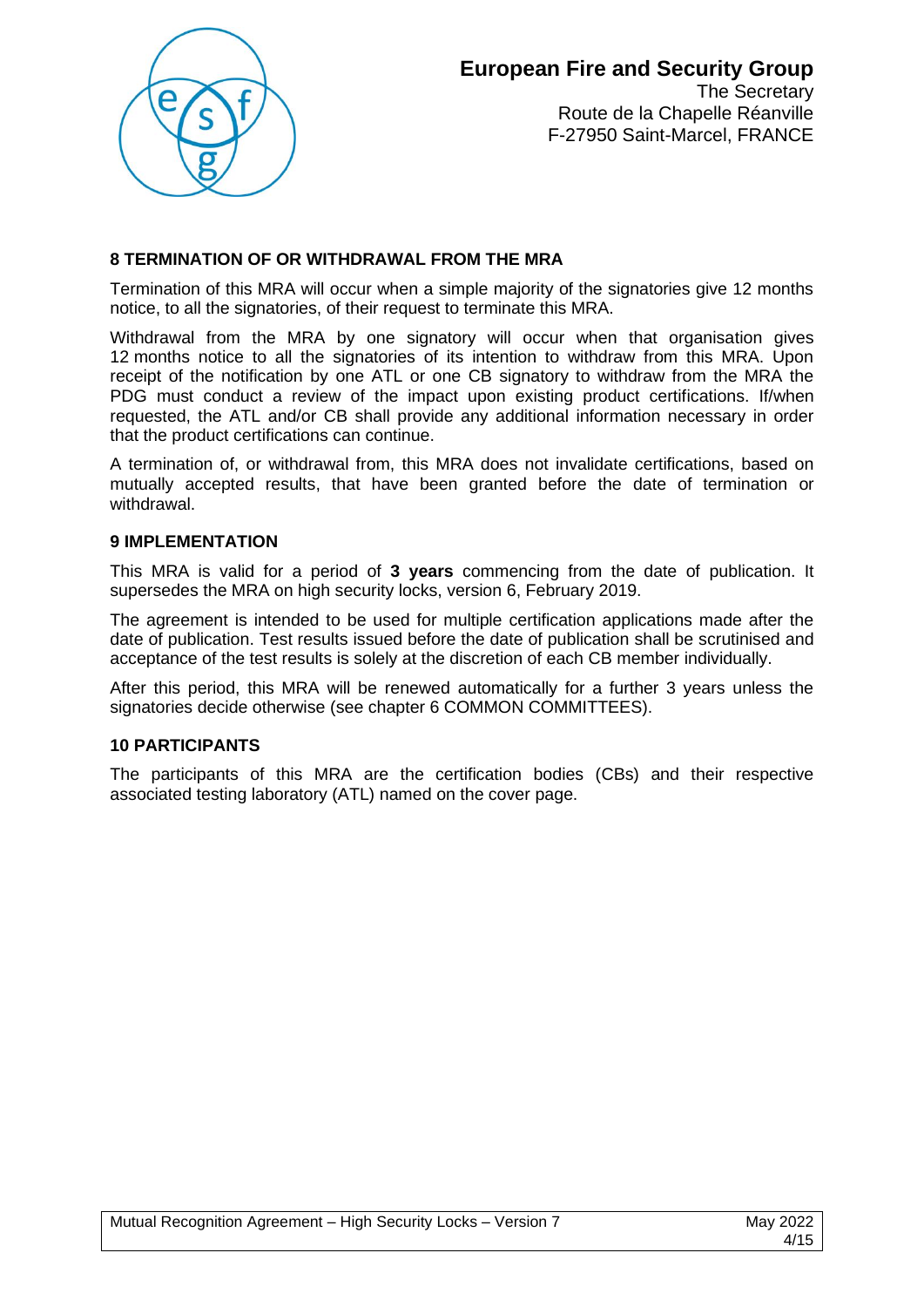

The Secretary Route de la Chapelle Réanville F-27950 Saint-Marcel, FRANCE

## **11 NORMATIVE REFERENCES**

This MRA was signed based on the references below. If not dated, the latest versions will apply, out of transition period if exists.

- EFSG terms of reference
- EN 1300:2013 Secure storage units Classification for high security locks according to their resistance against unauthorized opening, without distributed Systems (means: **excluding chapter 5.1.7, where prEN 17646:2021 is used instead)**
- EN 1300:2018 Secure storage units Classification for high security locks according to their resistance against unauthorized opening, **without distributed systems** (means: **excluding chapter 5.1.8, where prEN 17646:2021 is used instead) and without manipulation tests on electronic locks according table 4, clause 8.2.2**  (**=>** Manipulation tests on electronic locks are going to be conducted according to prEN 1300:2021).
- prEN 17646:2021 Secure storage units Classification for high security locks according to their resistance against unauthorized opening, distributed systems
- EN ISO 9001:2015 Quality management system Requirements

Note: For restrictions regarding duration of certificates see clause 12.3.

For special applications of high security locks that are not covered by the high security locks defined in the above mentioned standards, it is up to the individual certification bodies to decide whether to take into account work carried out by other EFSG certification bodies.

An applicant can obtain information about additional requirements by contacting the individual CBs.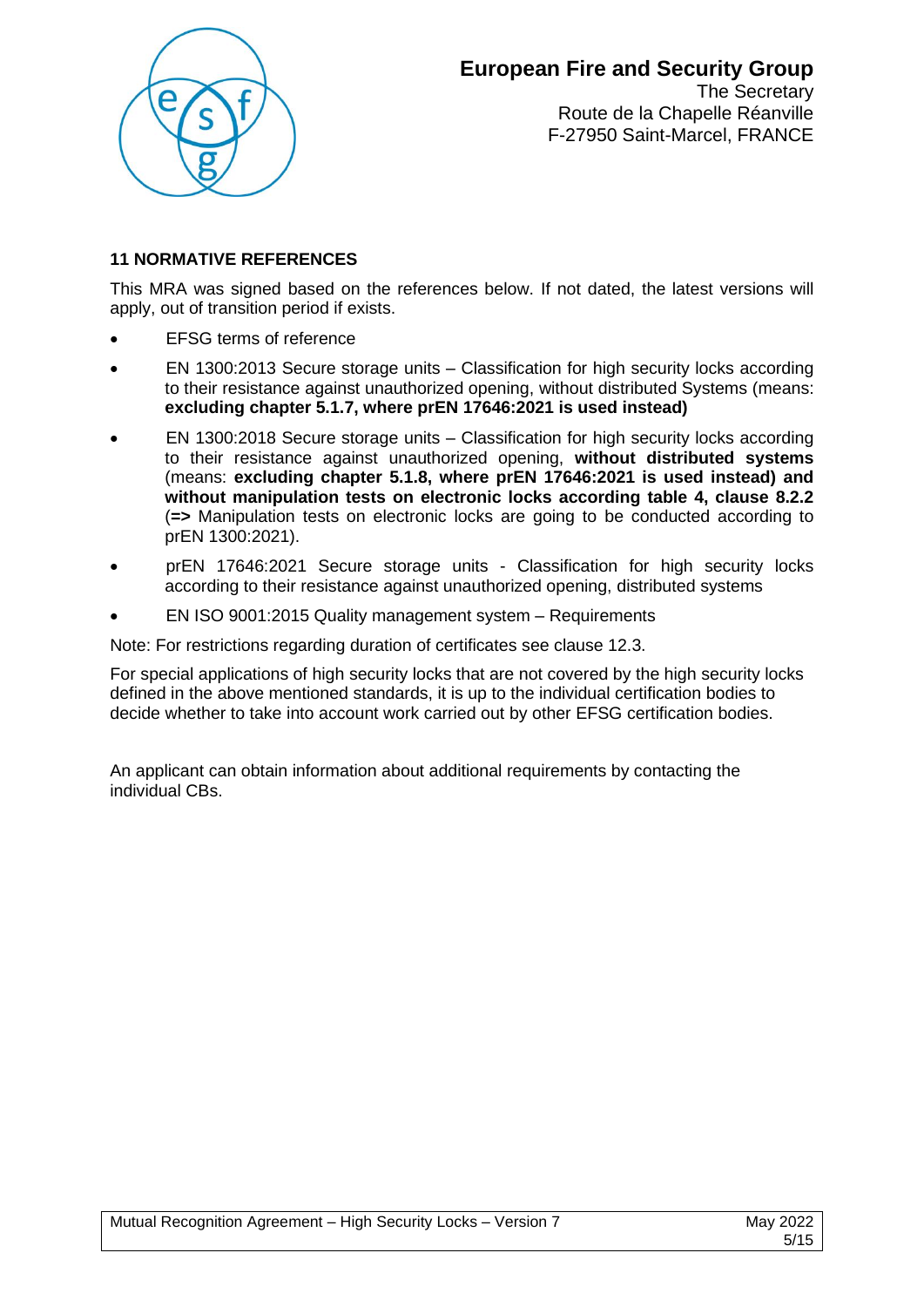

The Secretary Route de la Chapelle Réanville F-27950 Saint-Marcel, FRANCE

## **12 TESTING AND CERTIFICATION**

## **12.1 General**

Each certification body (CB) participating in this MRA remains responsible for its decisions and autonomous in its decisions. The CBs issue the certificate related to their own certification mark.

The CBs participating in this agreement agree to certify the products described in the scope (§ 3) of this MRA, on the basis of tests performed by the ATL which have signed this MRA.

On the basis, the CBs accept test results and test reports issued by ATL as described below. The basis of the testing and certification are standards mentioned in clause 11.

For the tests according the standards mentioned in clause 11 (NORMATIVE REFERENCES) the CBs will accept the test results once the tests have been successfully performed by only one ATL. For the required manipulation resistance tests and destructive burglary resistance tests according to the standards mentioned in clause 11, (independently of the method of assessing those requirements), the other CBs can ask for the manipulation resistance test and destructive burglary resistance test to be performed according to the standards mentioned in clause 11 by a second ATL.

If after the testing a new edition of the standard has been published, those results of the test report may be taken for a certification for which the requirements resp. test methods did not suffer a severe change.

CBs certification rules may have additional requirements which are not covered by this MRA.

The signatories agree to exchange experience at least once a year, in case of extraordinary circumstances additional meetings can take place.

Test reports and additional documentation necessary for certification, within the frame of this MRA, shall be issued in English.

#### **12.2 Procedure for testing and certification**

An applicant (manufacturer) requiring multiple certification shall indicate the pCB and has to apply, (by using the appropriate application forms of the CBs and form sheet FS-145-EFSG), to all CBs whose certificates are required. Furthermore, the applicant has to indicate a preference for where the product is to be tested (see Table 1 and flow charts in Annexes A and B).

*It is very important for traceability and to have good overview of the situation that a lock has exactly the same design and specification for all CBs. So, if a modification is valid for one certification body only, it shall not be possible to find it on the certificates issued in the frame of EFSG Agreement. A separate certificate must be issued and the lock shall have a different "name" or reference.*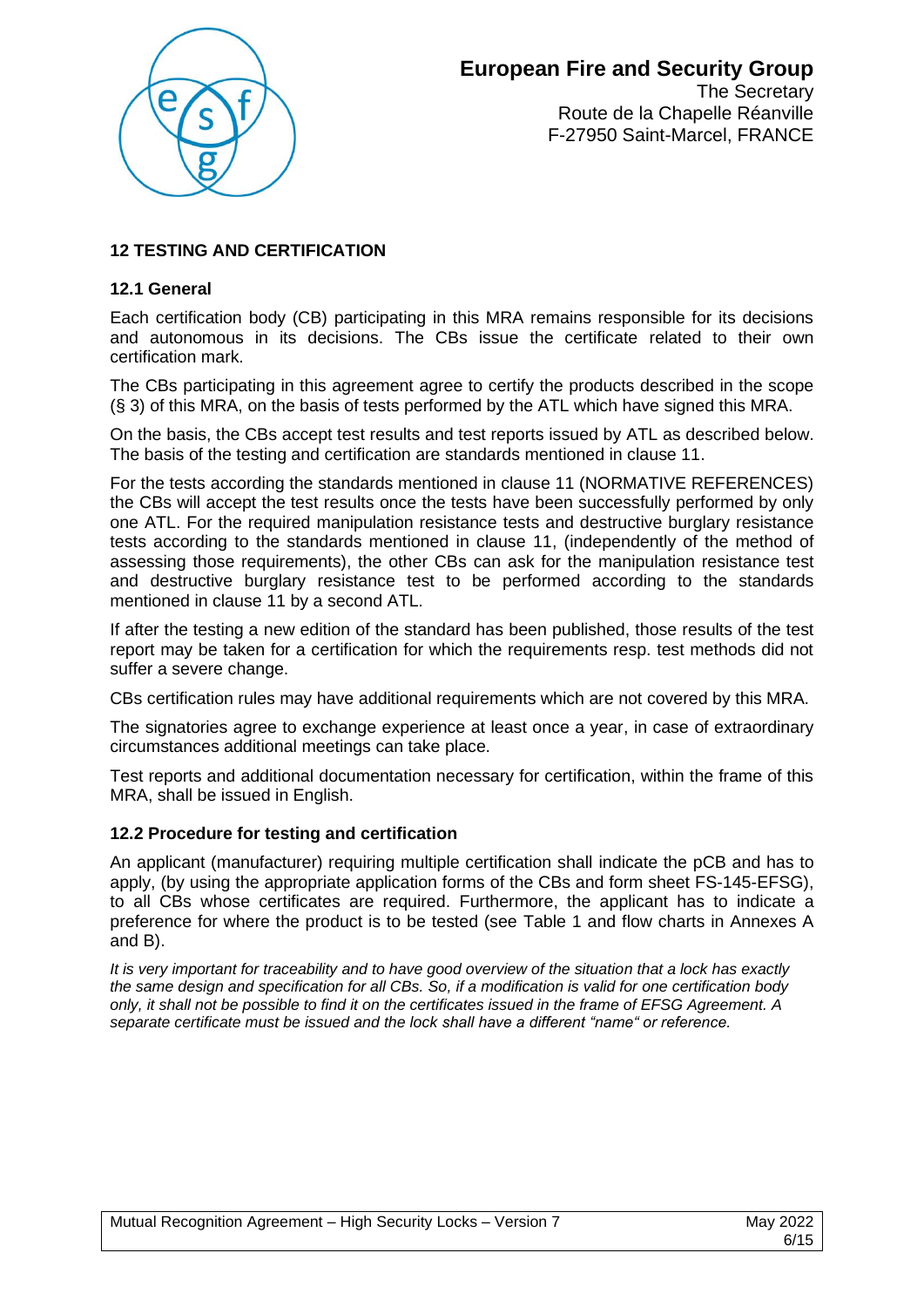

The Secretary Route de la Chapelle Réanville F-27950 Saint-Marcel, FRANCE

Taking the product specifications and the test specimen as a basis, the laboratory (pATL) proceeds as follows:

- Examination of specimen(s) and documentation
- Performing the tests required in the appropriate standards mentioned in clause 11
- Issue of the test report.

The CBs study the test report(s) with the associated documentation and checks the following items:

- Check if additional testing of the manipulation resistance and destructive burglary resistance according to the appropriate standards mentioned in clause 11 by a second ATL is needed (see clause 12.1).
- Check if the testing is performed on the basis of the standards defined in clause 11 of this MRA. If the standard has been changed in the meantime, those results of the testing may be taken for a certification for which the requirements resp. test methods did not suffer a severe change.
- Check if the tests were performed before publication of the MRA. If the tests were performed earlier, additional tests may be performed at any associated testing laboratory signatory to this MRA. The reasons for these additional tests shall be justified in writing to the applicant. The other involved CBs will be informed by the CB who asks for additional tests.

The CB studies the test report to determine the associated security class and to decide if a certificate can be issued.

## **12.3 Duration of certificates**

The maximum duration of certificates will be 4 years for all CBs.

The initial date of a certificate is the date of issue by pCB (Primary Certification Body). Should a second CB certify the same product later, the "expiry date" shall correspond to that of the certificate issued by the pCB (see Annex A and B).

If vulnerabilities arise with regard to the manipulation resistance during the certificate period of a HSL certified in accordance with the applicable standard listed in clause 11 'Normative References', the applicant shall eliminate these vulnerabilities within a reasonable period of time.

If vulnerabilities arise with regard to the resistance to unauthorized opening during the certificate period of a Distributed System certified in accordance with the applicable standard listed in clause 11 'Normative References', the applicant shall eliminate these vulnerabilities within a reasonable period of time.

In such a case of vulnerabilities the certification bodies are free to suspend or revoke the certificate depending on the severity of the vulnerability. In case of suspension or withdrawal the decision must be agreed by all involved CBs.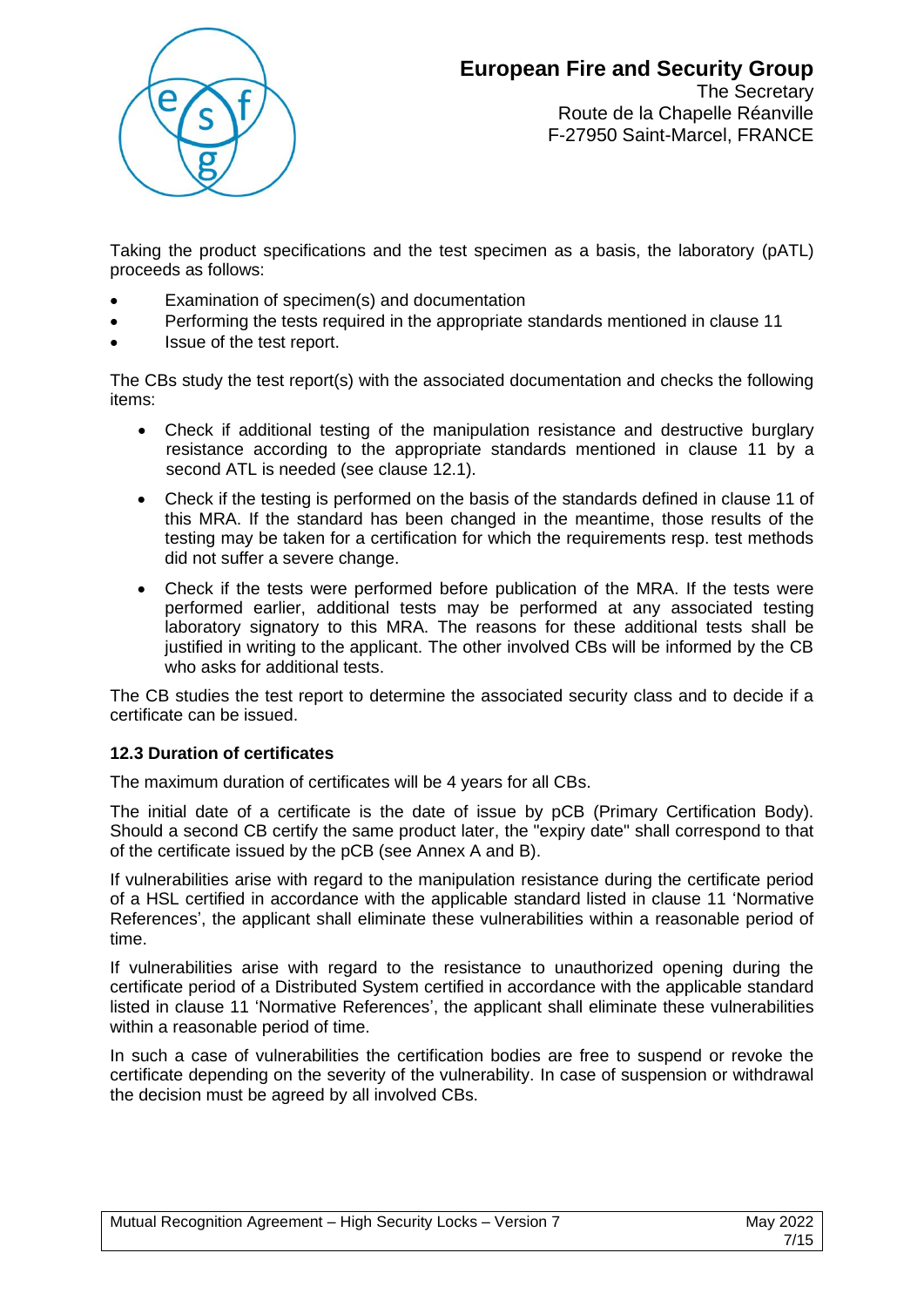

The Secretary Route de la Chapelle Réanville F-27950 Saint-Marcel, FRANCE

## **12.4 Prolongation and/or modification of certificates**

The prolongation and/or modification of a certificate (e. g. design modifications or updating of standards) can be made either by a study of the product specifications and drawings or by retesting (or partial retesting) according to the updated standard.

It is the task of the applicant to initiate the prolongation and/or modification of its certificates with each of the CBs which has certified the product.

If a modification of a certificate is valid for one CB only, it shall not be possible to find it on the certificates issued in the frame of this EFSG MRA. A separate certificate must be issued and the product shall have another reference.

## **13 PRODUCT SURVEILLANCE AND QUALITY ASSURANCE**

CB signatories of this MRA agree to offer a common standardized procedure of audits for product surveillance to those applicants who meet the conditions expressed in clause 13.1, so that each certification body will be able to take its decision based on that common audit.

## **13.1 Conditions to benefit from the harmonized audit procedure**

In order to benefit from the common audit procedure, an applicant shall respect the following conditions:

- The quality management system for the manufacturing site(s) related to the scope of the agreement is certified according to ISO 9001 by a certification body accredited by an accreditation body recognized by EA (European Co-operation for Accreditation formerly EAC) and having signed the Multilateral Agreement under EA.
- At least one of its products has been (or will be) certified after its testing according to the mutual recognition test procedure stated in this MRA and the test sample was produced in exclusively that factory which will benefit from the harmonized audit procedure.

#### **13.2 Initial audit**

After the request of an applicant for the benefit of common audit procedure the certification body who will perform the initial audit is given by the following cases:

The three following cases may occur as described:

## **-1- "First case"**

The applicant already holds product certification for HSL by several Certification Bodies and wants to benefit from the common audit procedure without increasing the number of certification marks on his products. In such a case, an initial audit is not required and the CB is requested by the applicant.

## **-2- "Second case"**

The applicant already holds product certification for HSL by one or several Certification Bodies and wants to benefit from the common audit procedure and by the same way wants to increase the number of certification marks on his products. In such a case, an initial audit is not required and the CB is requested by the applicant amongst the Certification Body(-ies)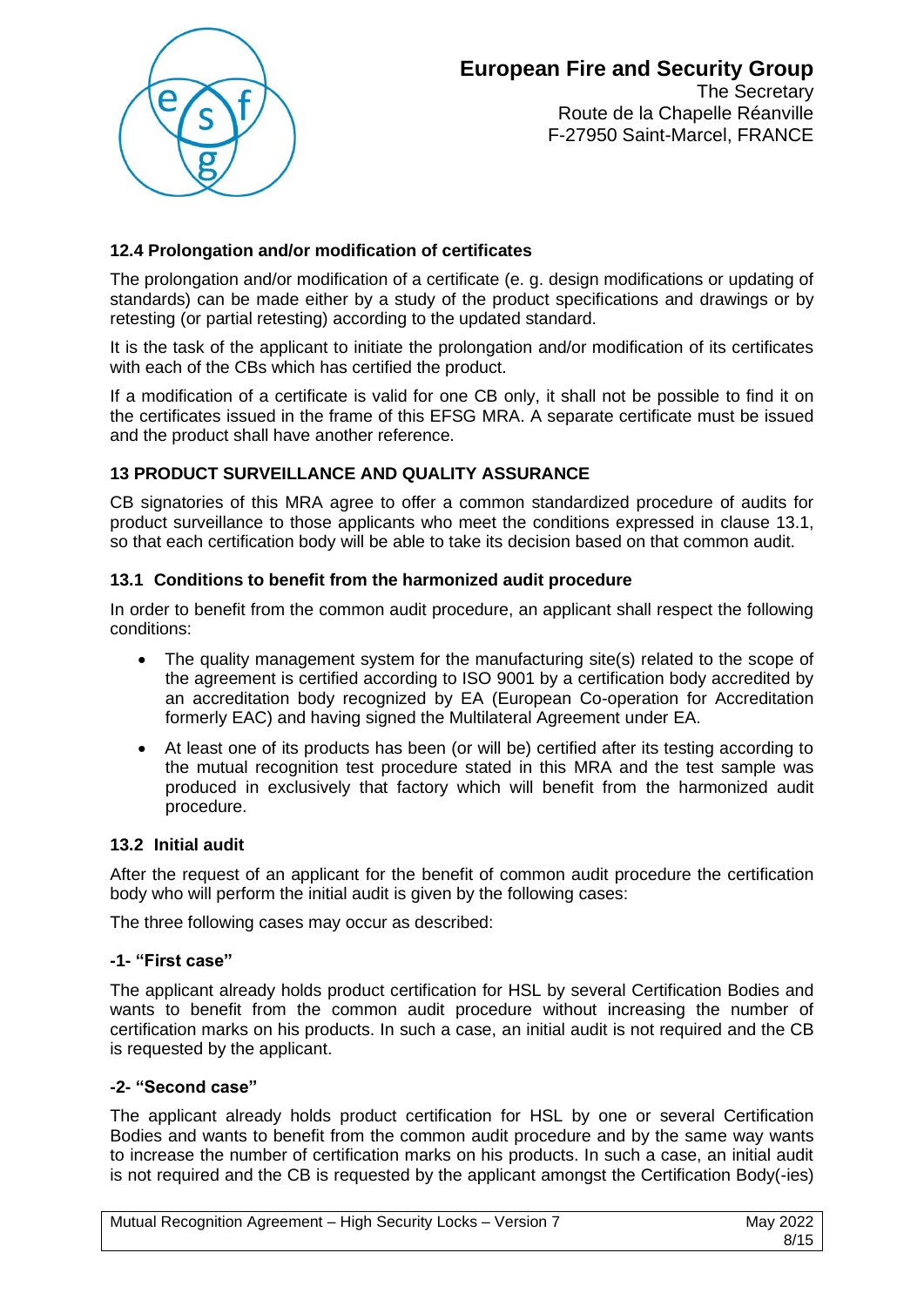

The Secretary Route de la Chapelle Réanville F-27950 Saint-Marcel, FRANCE

having already approved the applicant. The requested CB will transfer the relevant information regarding the applicant to other CB(s).

## **-3- "Third case"**

The applicant holds no product certification for HSL by any of the Certification Bodies and wants to get certification directly by several certification bodies and benefit from the common audit procedure by the same way. In such a case the CB who will conduct an initial audit (before certifying the product) is the Certification Body whom the applicant has asked for the first type test.

#### **13.3 Validity of the harmonized audit**

The harmonized audit will be valid for:

- Products which are certified by the involved certification bodies in the frame of this MRA.
- Other products covered by the scope (clause 3) but certified outside the MRA by any of the agreement members.

#### **13.4 Conditions of the harmonized audit practice**

**13.4.1** The applicant shall make a formal request by using form sheet FS-102-EFSG at each CB from which he holds (or asks for) a certificate in order to benefit from this common audit procedure and allows the members of the MRA to exchange the appropriate information concerning the audit.

**13.4.2** The successive audits will be performed by one of the involved CB signatories to the MRA on a one year rotation basis (January to December).

The first audit is performed by the primary Certification Body (pCB) within 6 months after the applicant requested to benefit from the Agreement.

**13.4.3** The audit schedule for regular audits is organized once a year by the involved CBs.

**13.4.4** The normal frequency of the audit is once in a period of a year; an additional audit could be planned by the same CB depending on the audit results. Each year one certification body is in charge of auditing the manufacturing site for the current year by rotation of the involved CB.

**13.4.5** The audits will be normally announced but at the initiative of the certification body may be performed unexpectedly.

When preparing the audit, the auditor in charge of the audit can ask the certification bodies the complete list of certified products covered by this MRA.

**13.4.6** In order to be able to perform the audit for each product, a file of drawings approved by the appropriate certification bodies shall be kept at the manufacturing plant.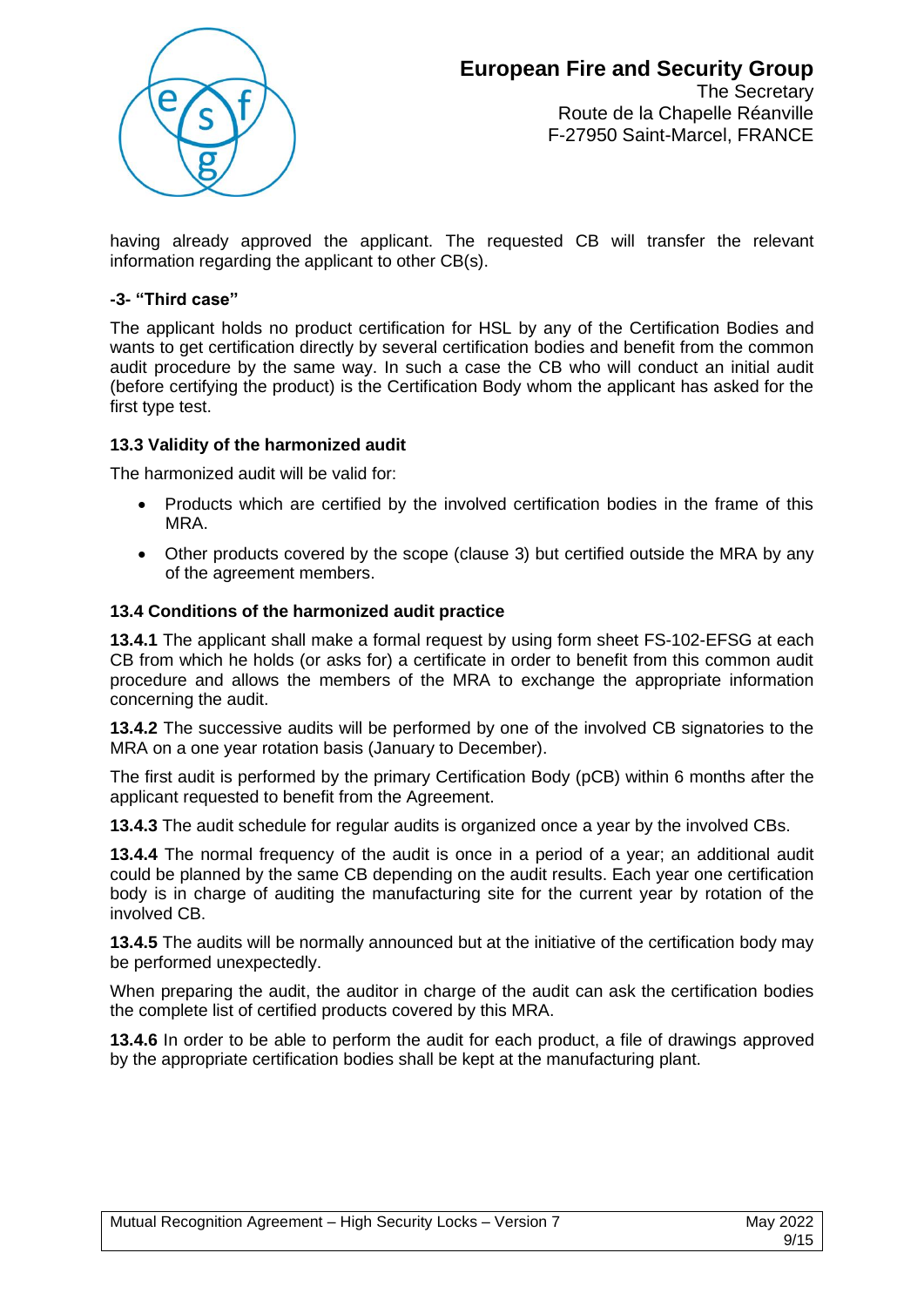

The Secretary Route de la Chapelle Réanville F-27950 Saint-Marcel, FRANCE

13.4.7 For the performance of audits under this audit procedure the following documentation shall be used

- Additional audit records
- Non-compliance report
- List of deviations
- Generic product assessment report
- Specific product assessment report

The CBs agree to use the English language for the audit report.

## **13.5 Requirements for qualification of auditors**

Auditors shall be competent in all quality assurance techniques covered by ISO 19011. These competencies cover the understanding and practical application of disciplines througout the life-cycle of product or service delivery.

Specific techniques namely include: quality system principles, quality control, product verification and the control of measuring and test equipment; non-conformity and corrective action.

Auditors must have a minimum of three years experience in the field of auditing, and/or of testing and/or construction/production in the mechanical industry.

Auditors who meet the above requirements shall perform satisfactorily three audits in the lock area under supervision. In case the experience has been acquired in the lock industry the minimum number of satisfactory audits may be reduced to one.

A list of auditors who fulfil the qualifications shall be kept by each CB and made available upon request to other EFSG CBs involved in this field.

## **13.6 Evaluation of the audit report (see Annex C)**

For a given year a certification body is responsible for the evaluation of the surveillance of all products in question manufactured at one site.

It is up to the responsibility of this certification body which has performed the audit to monitor the decision whether a follow-up audit will be necessary.

This will be done within 3 weeks after the audit report has been issued and the answers by the applicant to the non-compliances have been received.

Where necessary the follow-up audit for a given year will be performed by the same certification body.

## **14. COMMUNICATION RULES BETWEEN APPLICANTS AND CB**

In respect of the information of the CB (such as modification of products, introduction of new manufacturing plant, etc.) the requirements of information between applicants and CB remain as regulated by CB for its own certifications.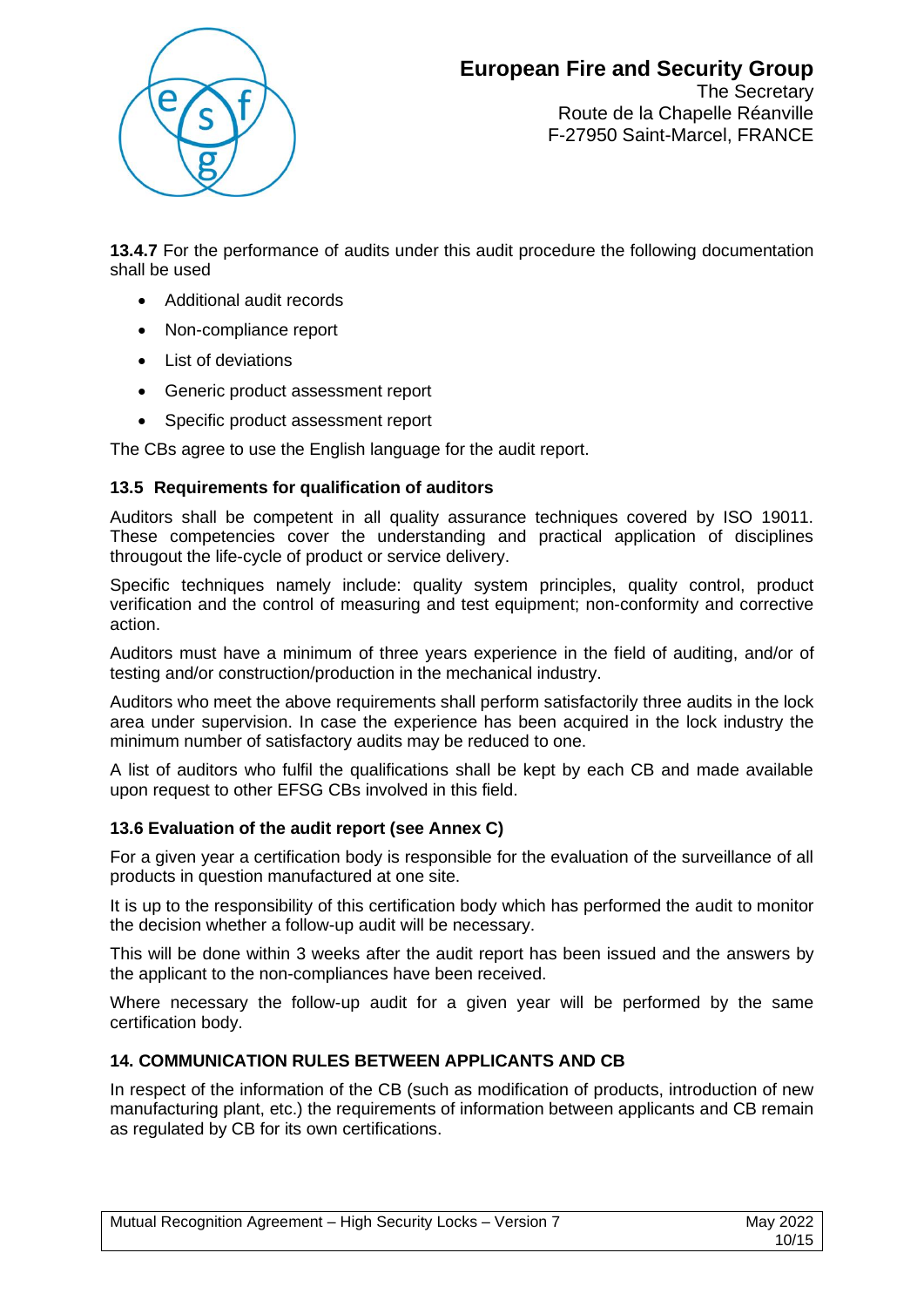

The Secretary Route de la Chapelle Réanville F-27950 Saint-Marcel, FRANCE

## **15. LIAISON GROUP**

A Liaison Group can be established at the discretion of the PDGs and comprise the PDG and invited representatives of industry and other stakeholders.

The Liaison Group is the mechanism by which the EFSG engages with industry and other relevant stakeholders to ensure that the technical contents of the EFSG agreement and applicable documents are appropriate to the needs of the market.

Important - The acceptance of test results relies on the defined processes within this MRA being followed. Applicants are advised that deviations from the defined process can lead to the refusal to accept results and subsequently repeat testing.

In the following Annexes, "CB" is understood to be a participating certification body which has signed this MRA.

The Primary certification body (pCB) is that certification body having signed the EFSG MRA for HSL and where the customer applicant has first applied for certification, or which was chosen by the applicant by FS-145-EFSG.

The additional CB (aCB) is a certification body having signed the EFSG MRA HSL to which the customer applied for multiple certification.

pATL is the main testing laboratory under EFSG which has performed initial testing.

aATL is the associated laboratory of the aCB under EFSG

Annex A: Initial certification of High Security Locks

Annex B: Modification of products and /or prolongation of certificate

Annex C: Non-compliance definition and follow-up of audits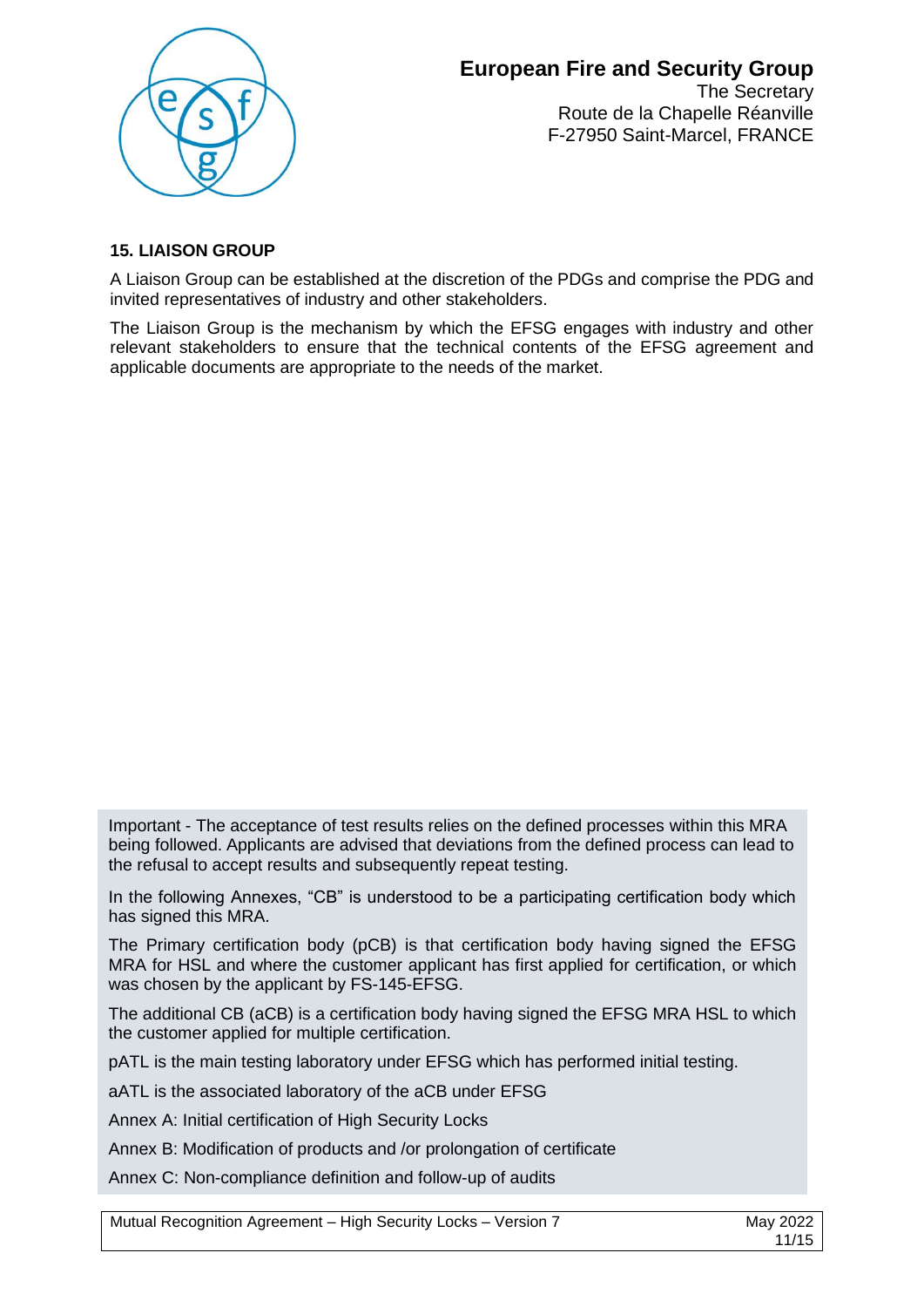

The Secretary Route de la Chapelle Réanville F-27950 Saint-Marcel, FRANCE

## **ANNEX A to MRA HSL Initial certification of High Security Locks**

**Situation 1:** The applicant asks for certification from all certification bodies before testing.

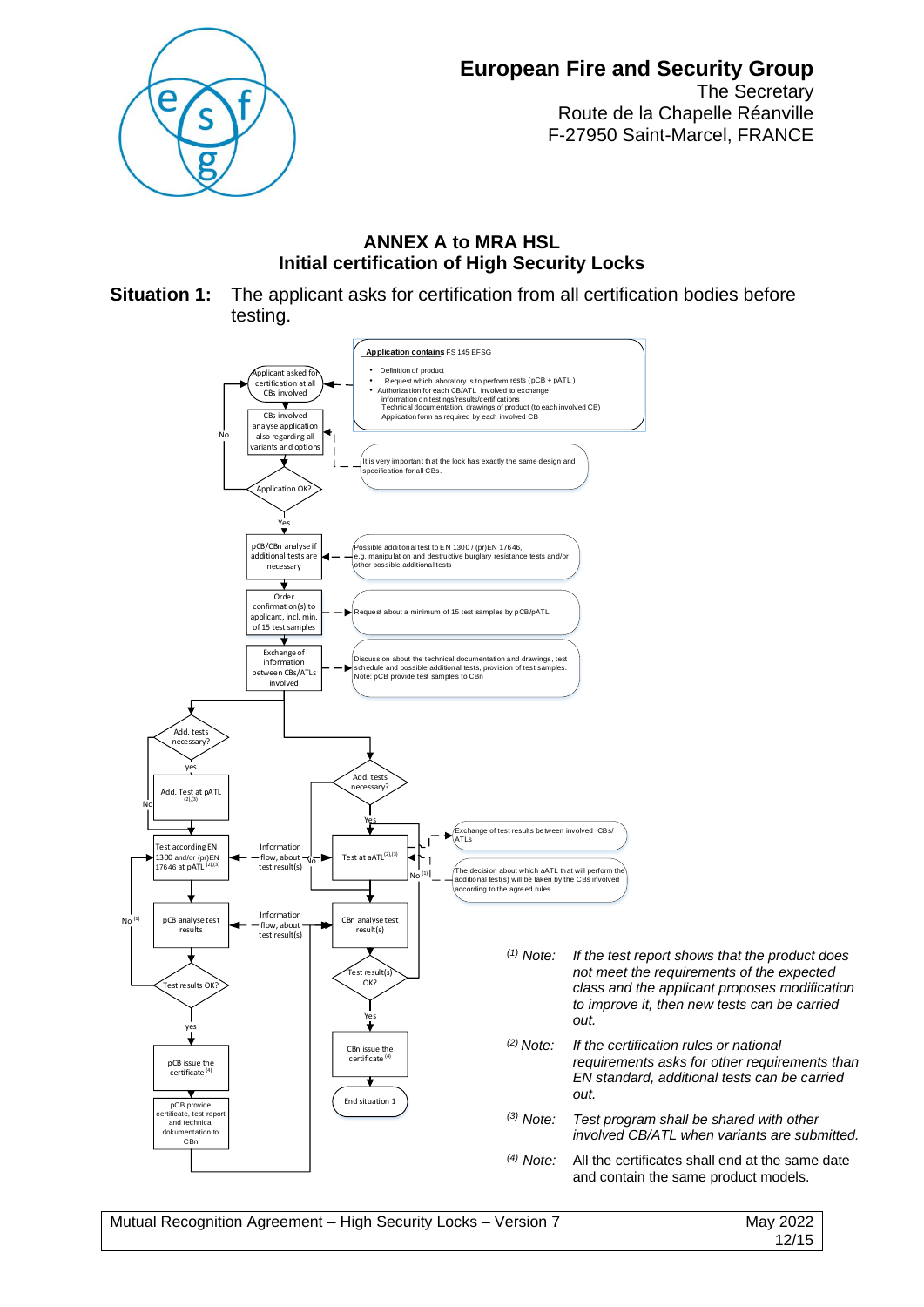

The Secretary Route de la Chapelle Réanville F-27950 Saint-Marcel, FRANCE

**Situation 2**: The applicant asks for certification from other certification bodies after having been awarded a certificate from a certification body (pCB)

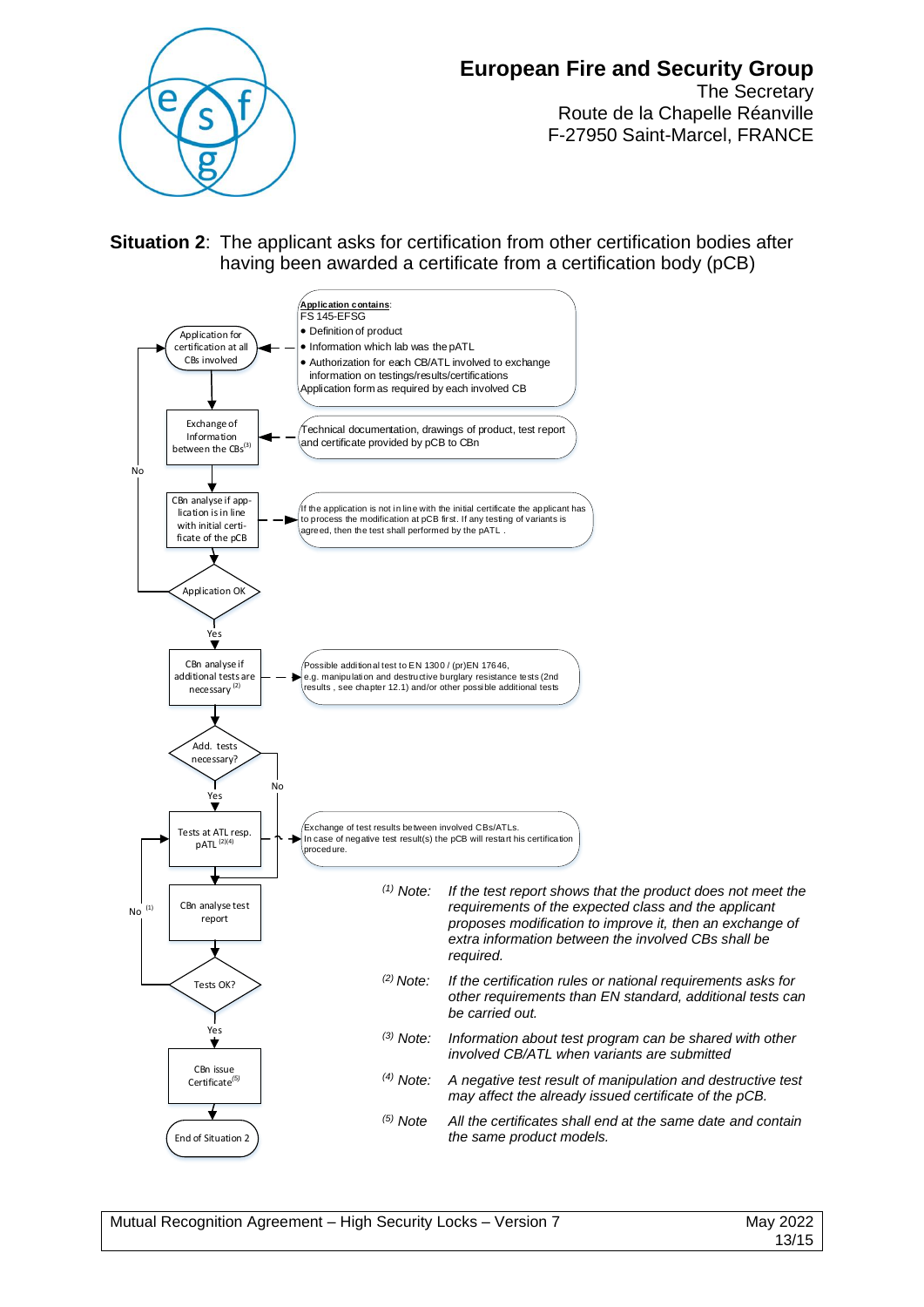

The Secretary Route de la Chapelle Réanville F-27950 Saint-Marcel, FRANCE

## **ANNEX B to EFSG Agreement HSL Modification of products and/or prolongation of certificates**

*Note:* 

*It is very important for traceability and to have good overview of the situation that a lock has exactly the same design and specification for all CBs. So, if a modification is valid for one certification body only, it shall not be possible to find it on the certificates issued in the frame of EFSG Agreement. A separate certificate must be issued and the locks hall have a different "name" or reference.*



*assessment or retesting). If retesting, test program shall be shared with other involved CB/ATL (2) Note: The evaluation report can be issued either by pCB or by the pATL having performed the initial test.*

*(3) Note: If the analysis shows that the product does not meet the requirements of the expected class and the applicant proposes modification to improve it, then an exchange of extra information between the involved CBs shall be required.*